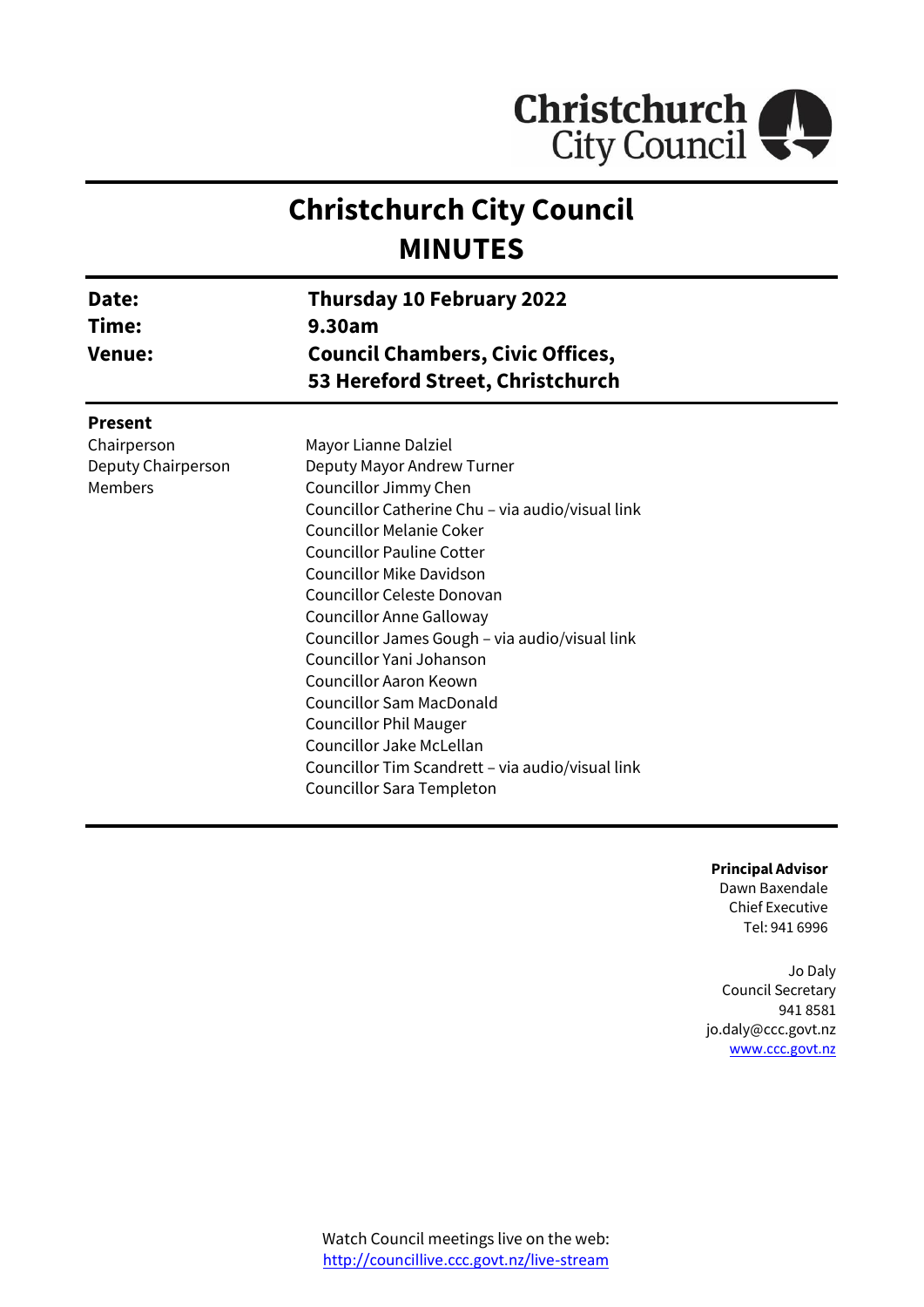

## **Karakia Tīmatanga**: Given by the Mayor

## **Acknowledgement and Minute's Silence**

The Mayor and Jay Hepi spoke to acknowledge Peter Te Rangi Hiroa Ramsden.

#### **The Mayor's words:**

Peter Te Rangi Hiroa Ramsden, Member of the New Zealand Order of Merit (MNZM) - Nō Kāi Tahu (Kāti Huikai, Kāi Tūtehuarewa me Kāi Tūhaitara), Kāti Māmoe, Waitaha, Raukawa, Rakitāne, Kāti Kahukunu, and Tainui waka.

It is with a heavy heart that we acknowledge the passing of our rakatira and pou, Peter Te Rangi Hiroa Ramsden.

I had the honour of paying my respects to him and his whanau at Tūtehuarewa Marae at Koukourarata on Waitangi Day.

Peter was a true advocate for the environmental, economic and cultural regeneration of his takiwā and beyond.

For years Peter served as Deputy Chair of Te Rūnanga o Koukourarata, and was a true kaitiaki with his work on the Water Zone committee and during his time at Environment Canterbury. His focus has always been to look after and care for the environment, so that the environment can look after the people. His reach, however extended out to the entire nation. In 2021 he was made a Member of the New Zealand Order of Merit for his considerable contribution over the decades.

There is a wonderful tribute to Peter on the Ngai Tahu website written before he died, where he is quoted as saying "I acknowledge the people I've worked with. It's about the sharing of our values. The values are ours, but they are to be shared on this journey we take together."

To those who will continue his work, Peter only asks they take time to be kind to each other.

His words again: "The trees we've planted. The businesses we've set up. The reserves we've created. It's about the legacy you leave behind. Don't have any illusions about 'self' anything. It's about the legacy, which belongs to all."

Today we acknowledge the legacy he has left to us all. And we send our aroha to his whanau.

Nō reira kia koe e Peter Te Rangi Hiroa Ramsden, moe mai, moe mai, moe mai rā.

#### **Jay Hepi's words: Mihi kia Uncle Peter**

E te raukura o te kāhu kōrako, te kiokio o te ihorei kua whakakao atu koe ki te tini o mano ki te pae o Rehua, i runga i te karanga o Tahu Kumea, o Tahu Whakairo. E koe te whatukura nā Huikai, nā Tūrākautahi, hoki atu ki tō iwi ki ngā rekereke o Kakanui, o Te Heru o Kahukura, o Te Ahu Pātiki, o Maungatere hoki.

Takahia atu te ara i te pare o Tūhaitara, ka noho koe ki te poho o tō tipuna whare, o Tūtehuarewa, kei reira ka takihia koe e mātou kua waiho atu nei. Ko Roimata ka rikihia, me he raki a rire, e te pou whakaruruhau. Haere i raro i te kāhu kōrako. Ko koe te hou o Kahukura. E kore rawa e kōrero mō tōna mākaro, engari kē he tū rangatira ki te ao nei.

E te rangatira, te pou whakaruruhau o Kāti Huikai, Kai Tūhaitara. Haere ki tua o te tatau pounamu, ki te kāhui whetū. Hanatū rā, hanatū rā.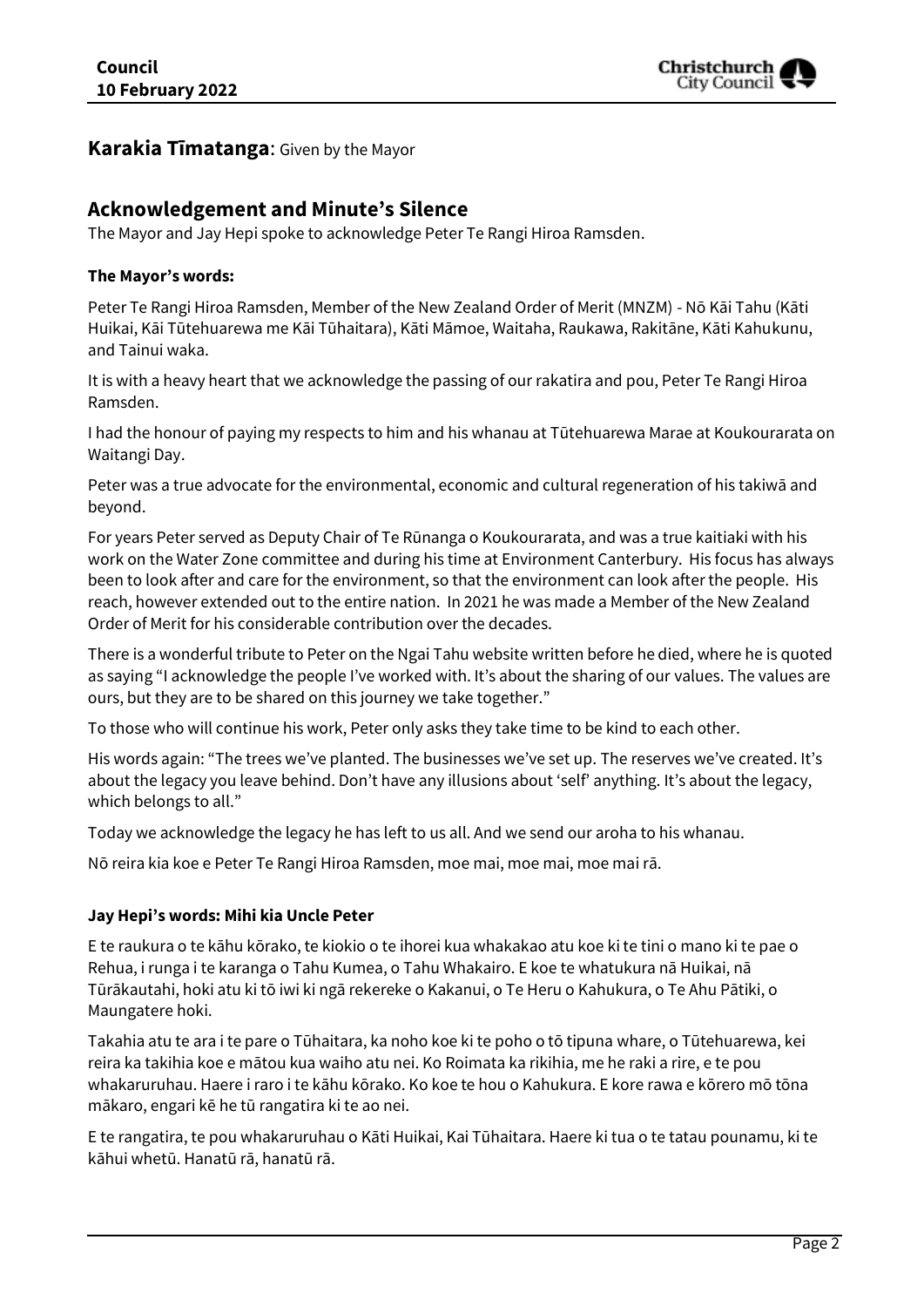## **Council 10 February 2022**

Waiho mā te pakipaki o ngā ngaru o Koukourārata e mirimiri nei i te matapōrehutaka o tō iwi e taki auē ana māhau. Haere, haere, okioki mā rā e.

### **A minute's silence was held to acknowledged Peter Te Rangi Hiroa Ramsden.**

The agenda was dealt with in the following order.

Councillor Donovan joined the meeting at 9.35am.

## **1. Apologies Ngā Whakapāha Council Resolved CNCL/2022/00011**

That the apology for lateness from Councillor Chu be accepted.

Mayor/Councillor Chen **Carried**

## **2. Declarations of Interest Ngā Whakapuaki Aronga**

There were no declarations of interest recorded.

## **3. Public Participation Te Huinga Tūmatanui**

### **3.1 Public Forum Te Huinga Whānui**

#### **3.1.1 Extinction Rebellion**

Gregor Morgan from Extinction Rebellion gave a public forum presentation to the Council regarding free swimming.

#### **3.2 Deputations by Appointment Ngā Huinga Whakaritenga**

There were no deputations by appointment.

## **4. Presentation of Petitions Ngā Pākikitanga**

There was no presentation of petitions.

## **5. Council Minutes - 27 January 2022**

## **Council Resolved CNCL/2022/00012**

That the Council Confirm the Minutes from the Council meeting held 27 January 2022.

AND

That the Council Confirm the **Public Excluded Minutes** from the Council meeting held 27 January 2022.

AND

That the Council receives the Minutes from the Youth Advisory Committee meeting held 1 December 2021.

Councillor Galloway/Councillor Cotter **Carried**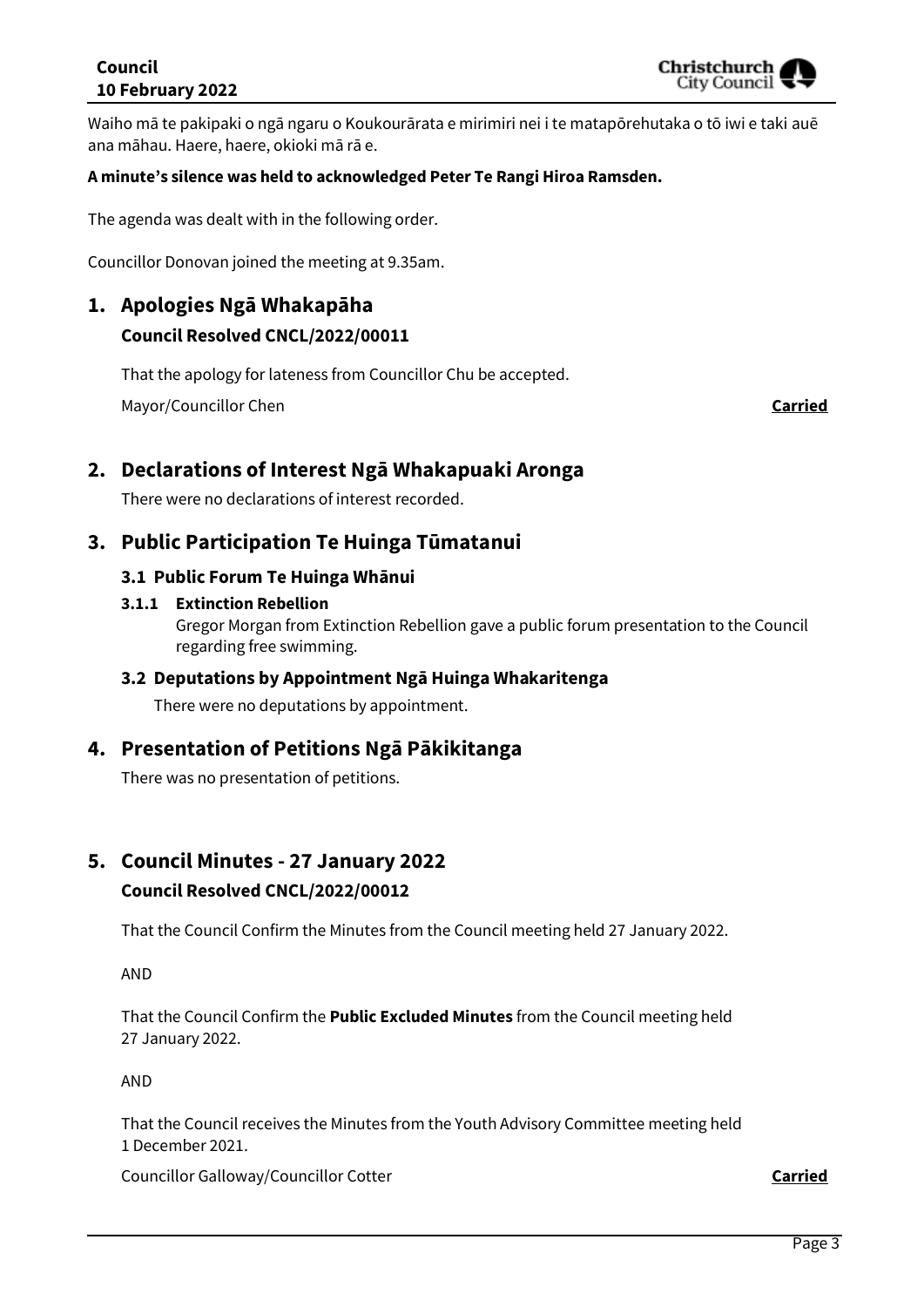

## **10. Youth Advisory Committee Minutes - 1 December 2021 Council Decision**

Refer to Item 5.

Councillor MacDonald left the meeting at 9.56am and returned at 9.59am during consideration of item 6. Councillor Templeton left the meeting at 10.16am and returned at 10.21am during consideration of item 6.

Councillor Chu joined the meeting at 10.27am via audio/visual link during consideration of item 6.

## **6. Monthly Report from the Community Boards - December 2021**

Alexandra Davids, Chairperson, joined the meeting for presentation of the **Waikura Linwood-Central-Heathcote Community Board Report.**

Emma Norrish, Chairperson, joined the meeting for presentation of the **Waipapa Papanui-Innes Community Board Report.**

Lee Sampson, Deputy Chairperson, joined the meeting for presentation of the **Waihoro Spreydon-Cashmere Community Board Report.**

Tori Peden, Chairperson, joined the meeting for presentation of the **Te Pātaka o Rākaihautū Banks Peninsula Community Board Report.**

Kelly Barber, Chairperson, joined the meeting for presentation of the **Waitai Coastal-Burwood Community Board Report.**

Bridget Williams, Chairperson, joined the meeting for presentation of the **Waimāero Fendalton-Waimairi-Harewood Community Board Report**.

Helen Broughton, Deputy Chairperson, joined the meeting for presentation of the **Waipuna Halswell-Hornby-Riccarton Community Board Report**.

#### **Council Resolved CNCL/2022/00013**

That the Council:

1. Receive the Monthly Report from the Community Boards December 2021.

Councillor McLellan/Councillor Templeton **Carried**

#### **Attachments**

- A Council 10 February 2022 Linwood-Central-Heathcote Community Board Presentation to Council ⇒
- B Council 10 February 2022 Papanui-Innes Community Board Presentation to Council [⇨](../../../RedirectToInvalidFileName.aspx?FileName=CNCL_20220210_MAT_7420.PDF#PAGE=7)
- C Council 10 February 2022 Spreydon-Cashmere Community Board Presentation to Council **[⇨](../../../RedirectToInvalidFileName.aspx?FileName=CNCL_20220210_MAT_7420.PDF#PAGE=13)**  $\overline{\phantom{a}}$
- D Council 10 February 2022 Banks Peninsula Community Board Presentation to Council [⇨](../../../RedirectToInvalidFileName.aspx?FileName=CNCL_20220210_MAT_7420.PDF#PAGE=18)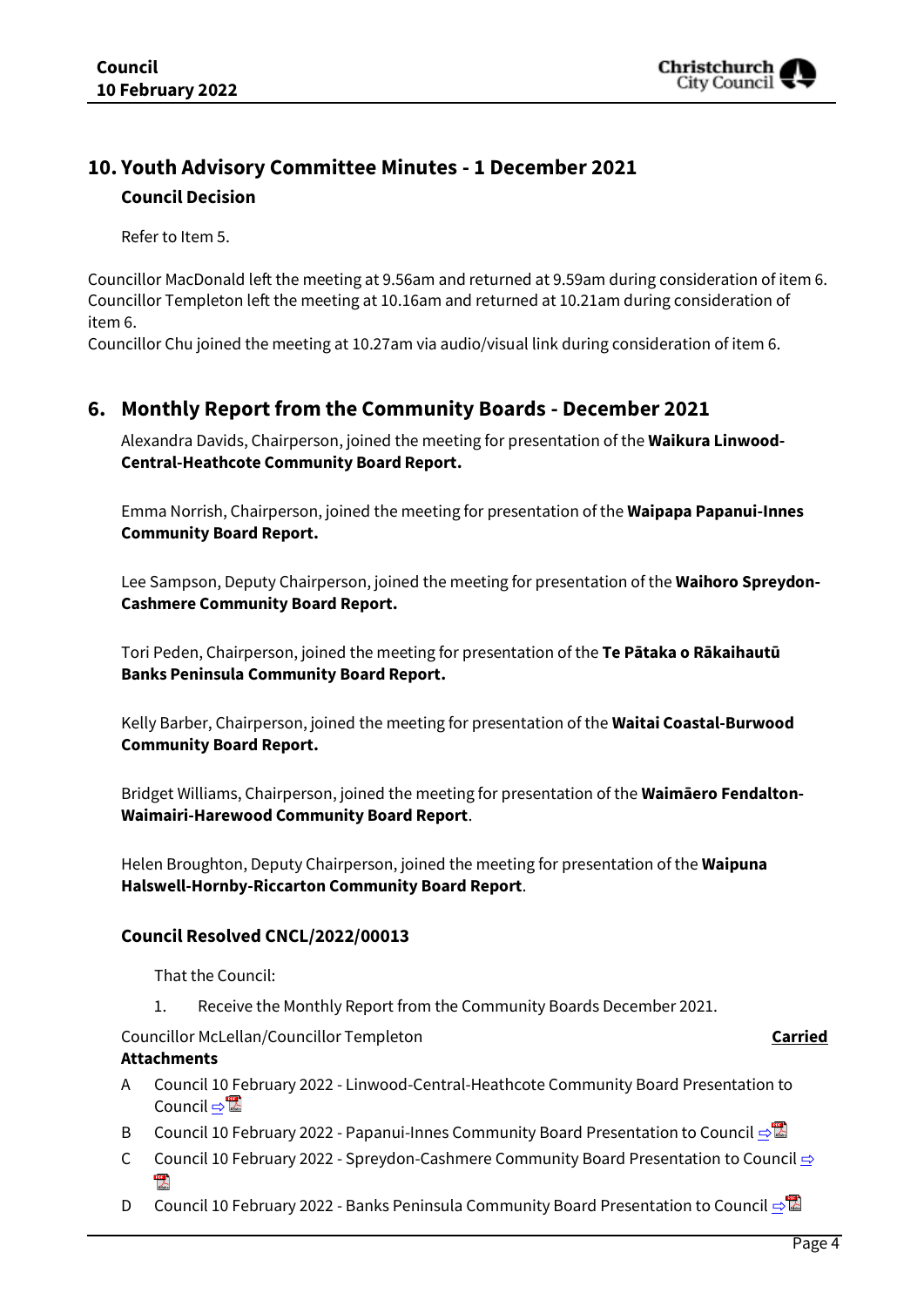- E Council 10 February 2022 Coastal-Burwood Community Board Presentation to Council **[⇨](../../../RedirectToInvalidFileName.aspx?FileName=CNCL_20220210_MAT_7420.PDF#PAGE=25)</u>**
- F Council 10 February 2022 Fendalton-Waimairi-Harewood Community Board Presentation to Council ⇔ a
- G Council 10 February 2022 Halswell Hornby Riccarton Community Board Presentation to Council ⇒

## **Report from Linwood-Central-Heathcote Community Board - 2 December 2021**

## **7. 203 Alderson Ave - Disposal of Land for Private Access Council Resolved CNCL/2022/00014**

## **Community Board recommendation adopted without change.**

That the Council:

- 1. Approves the disposal of the land, being circa 11m2 from Lot 1 DP 54330 held in record of title CB32F/856, as outlined in the officer's report on the meeting agenda; and
- 2. Authorises and delegates authority to the Manager Property Consultancy to finalise documentation to implement the disposal.

Councillor Mauger/Councillor Templeton **Carried**

### **Attachments**

A Council 10 February - item 7. Attachment F - The Trusts Current Indicative Financial Position  $\Rightarrow$ "人

## **Report from Halswell-Hornby-Riccarton Community Board - 30 November 2021**

## **8. Wigram & Hayton Intersection Improvement**

This item was withdrawn from the agenda.

## **Report from Halswell-Hornby-Riccarton Community Board - 30 November 2021**

## **9. 372 Riccarton Road (Upper Riccarton War Memorial Library) - Future Use Issues and Options**

The Council's decision on this matter amended the Community Board recommendation 1.d. to include that staff will also work with the community and the Community Board to assist in honouring the sacrifice of the service people and commitment of the Library volunteers in a meaningful way, together with the repatriation and / or disposal of the Upper Riccarton War Memorial Library Incorporated's memorial artefacts, within the Upper Riccarton area.

Attachment F to the report, the Trusts Current Indicative Financial Position, was released from public excluded and is published as an attachment to these minutes.

## **Council Resolved CNCL/2022/00015**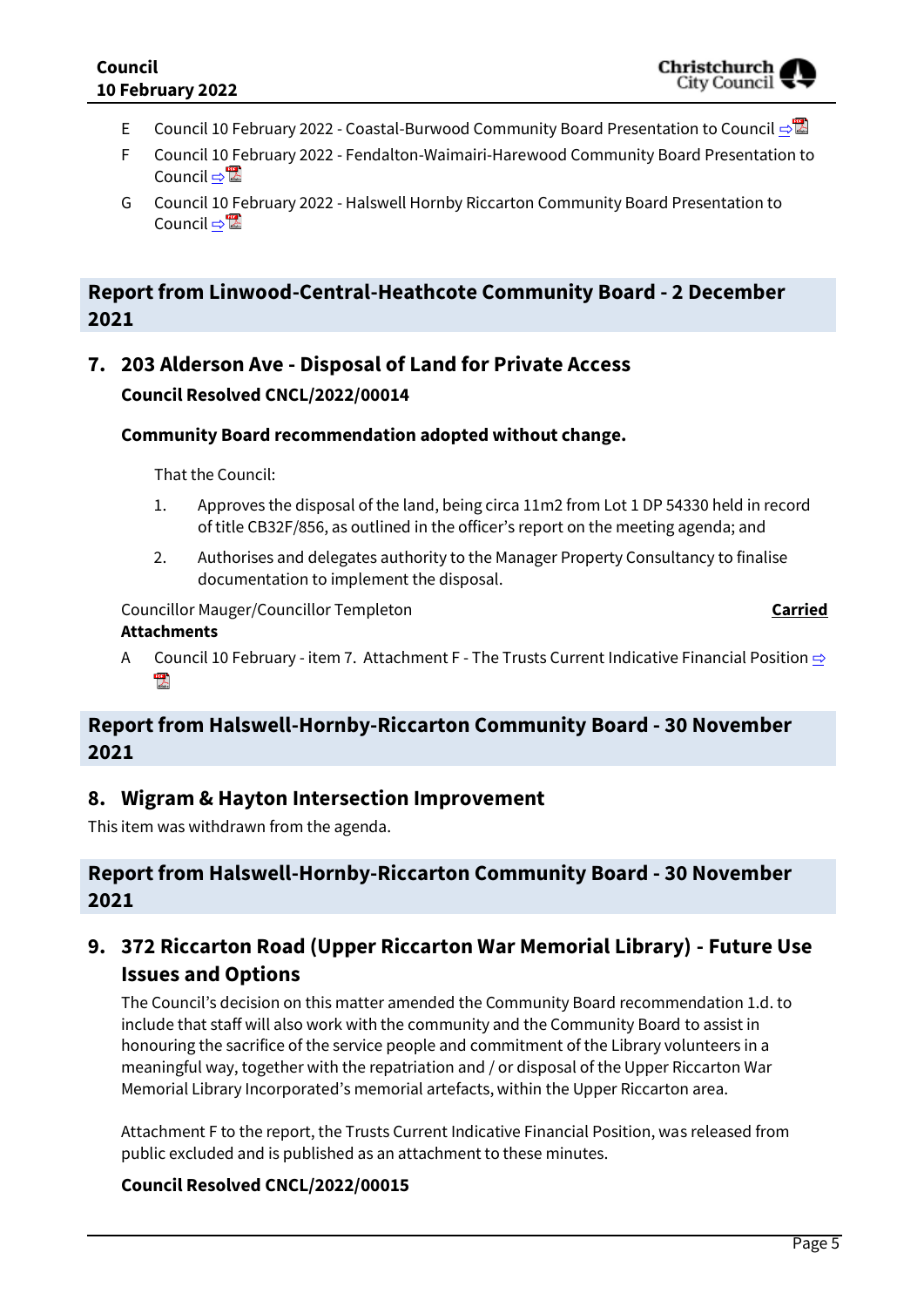That the Council:

- 1. a. Receives the Upper Riccarton War Memorial Library Incorporated's resolution dated 8 August 2018 and subsequent Minutes of the Special General Meeting dated 15 June 2021 (appended as Attachments A and D respectively to the officer's report).
	- b. Acknowledges and accepts:
		- i. the Community Board resolution to surrender the Upper Riccarton War Memorial Library Incorporated's ground lease;
		- ii. the consequential vesting of the Library and Annex buildings in Council, and;
		- iii. the demolition of the Library and Annex buildings at a cost of \$85,000 excluding Goods and Services Tax with funding from the Community Facilities Rebuild Operational Expenditure fund.
	- c. Authorises the Manager Property Consultancy to negotiate and conclude all the agreements and actions necessary to facilitate surrender of the lease and the actions set out in 1a and 1b above on terms and conditions acceptable to him, and in doing so make any decisions necessary to give effect to this.
	- d. Authorises staff to work with the Upper Riccarton War Memorial Library community and the Community Board, to assist it in honouring the sacrifice of the service people and commitment of the Library volunteers in a meaningful way, together with the repatriation and / or disposal of the Upper Riccarton War Memorial Library Incorporated's memorial artefacts, within the Upper Riccarton area.
	- e. Acknowledges that the public excluded attachment, which is the financial information from Upper Riccarton War Memorial Library Incorporated, will be released from public excluded.

Councillor Chen/Councillor Galloway **Carried**

Councillors Davidson, Johanson, Keown and McLellan requested that their votes against resolution 1.b.iii be recorded.

The meeting adjourned at 11.10am and reconvened at 11.31am.

# **14. Extension of Te Tira Kāhikuhiku - Christchurch Red Zones Transformation Land Use Consultative Group**

**Council Resolved CNCL/2022/00016**

## **Officer recommendations adopted without change.**

That the Council:

1. Approves the extension of Te Tira Kāhikuhiku / The Christchurch Red Zones Transformative Land Use Consultative Group until a co-governance structure is established.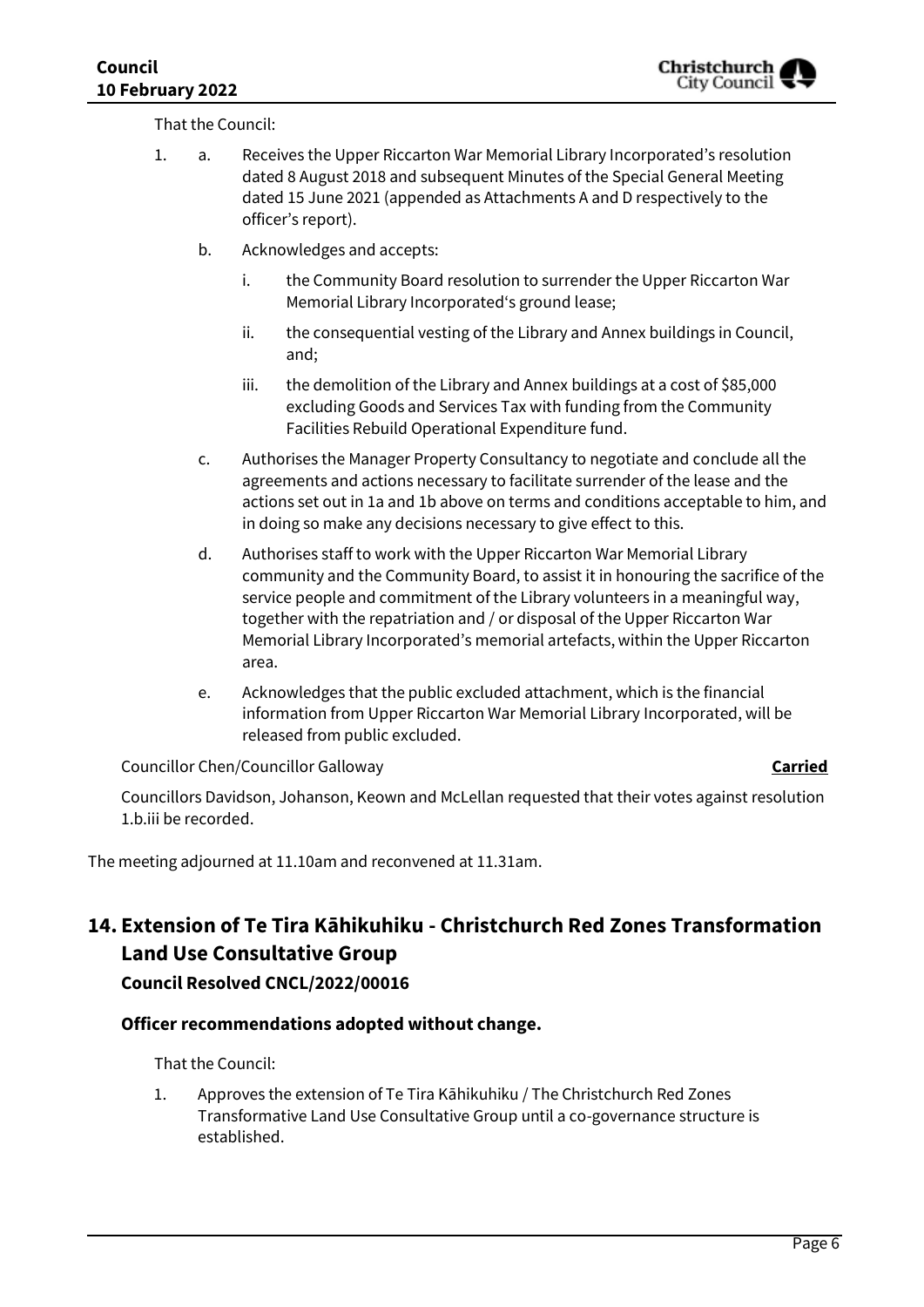## **Council 10 February 2022**



2. Approves the extension of all of the membership appointments (including the Independent Chair role) of Te Tira Kāhikuhiku / Red Zones Transformative Land Use Consultative Group until a co-governance structure is established.

Councillor Templeton/Councillor Mauger **Carried**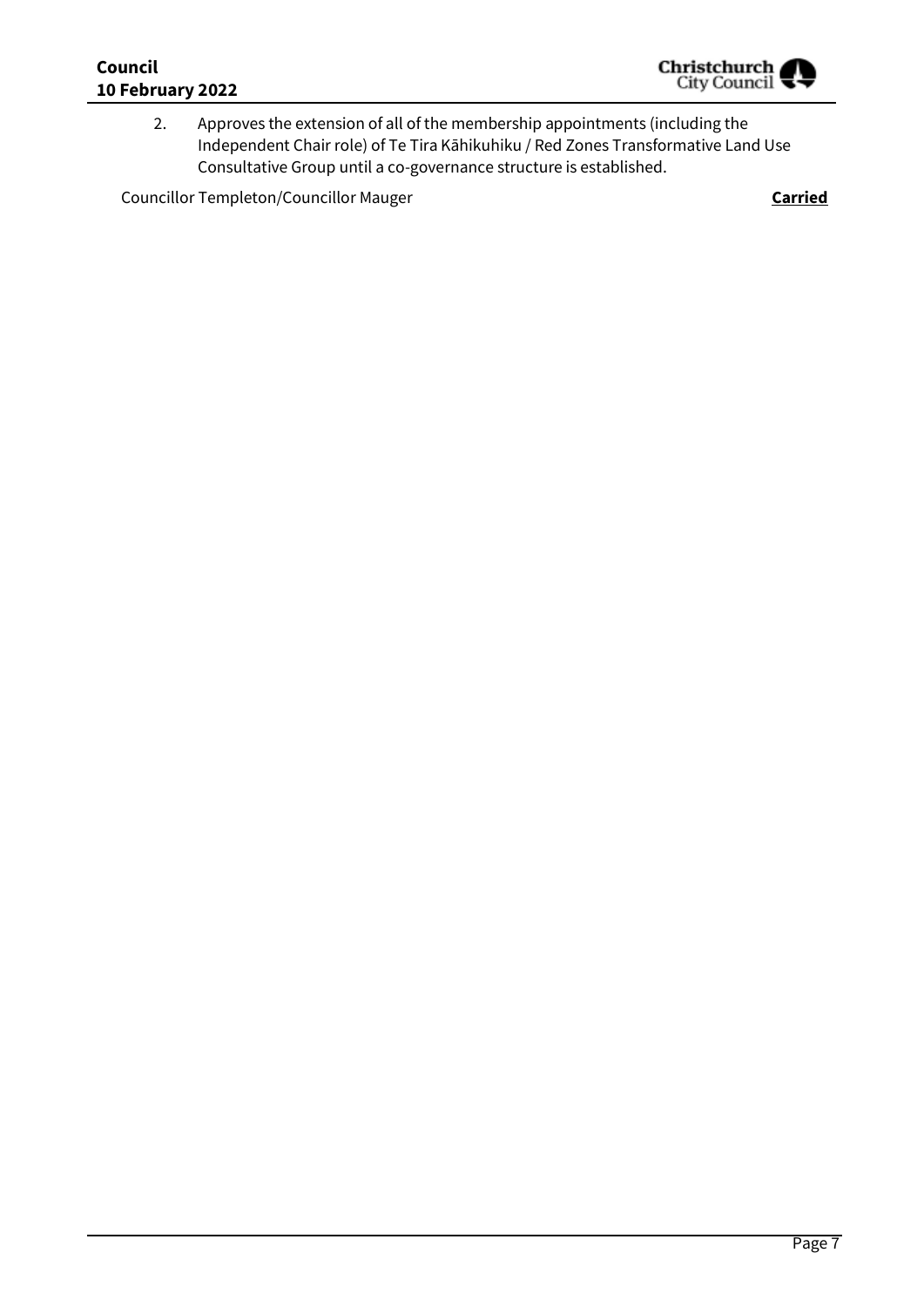## **Report from Youth Advisory Committee - 1 December 2021**

## **11. Youth Audit Tool - Future Actions**

The Council commenced consideration of this item.

Councillor Galloway moved, seconded by Councillor Templeton, the Committee's recommendations with an additional motion 3. requesting the incorporation of the Youth Audit Tool at early design stage of any future Council facility.

Consideration of this item was adjourned until later in the meeting to enable staff to provide advice on the additional motion.

## **12. Mayor's Monthly Report - December 2021/January 2022**

#### **Council Resolved CNCL/2022/00017**

#### **Mayor's recommendations adopted without change.**

That the Council:

- 1. Receive the information in this Report.
- 2. Approves Celeste Donovan's appointment to the Creative Communities Fund Assessment Committee for the remainder of this term of Council.

Councillor Cotter/Councillor McLellan **Carried**

## **Report from Youth Advisory Committee - 1 December 2021**

## **11. Youth Audit Tool - Future Actions**

The Council returned to consideration on this item.

Following staff advice Councillor Galloway, seconded by Councillor Templeton amended motion 3. to request that following the Youth Audit Tool trial staff report back to the Council or relevant Committee on how the tool could be incorporated at early design stage of any future Council facility.

#### **Council Resolved CNCL/2022/00018**

That the Council:

- 1. Trial the Youth Audit Tool with three audits from Rerenga Awa across a range of Council facility and/or public realm projects at the planning and design stage to be completed prior to 30 June 2023, at a cost not exceeding \$8,000.
- 2. Note that the youth team leaders and a Council project representative from each audit will present back to Te Pae Pīkari on each audit in the trial and what if any recommendations have been incorporated. Whilst all feedback will be taken into consideration there can be no expectation that the audit feedback and recommendations will automatically be incorporated into the project.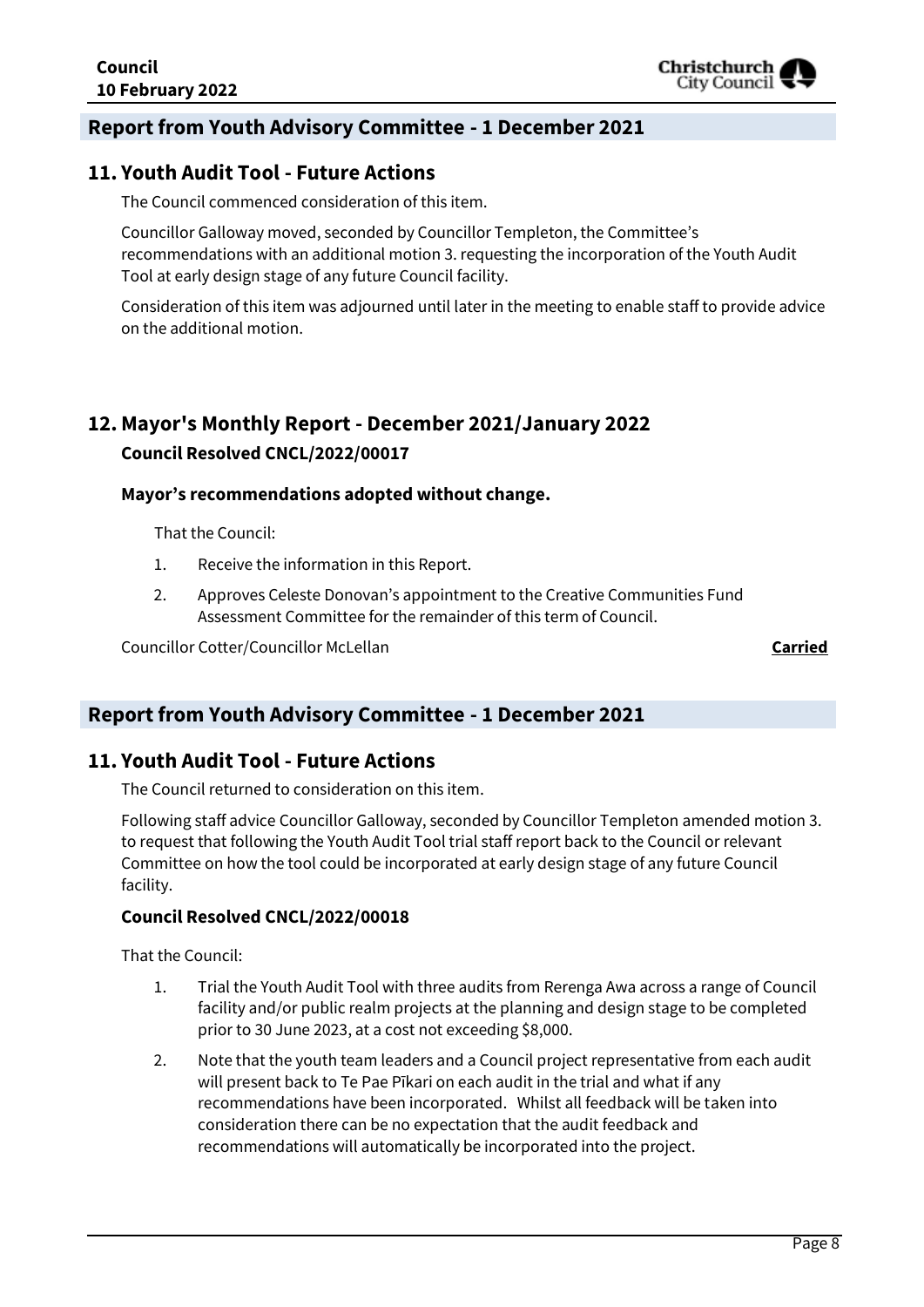3. Request that following the Youth Audit Tool trial, staff report back to Council or relevant Committee on how the tool could be incorporated at early design stage of any future Council facility.

Councillor Galloway/Councillor Templeton **Carried**

## **13. Christ's College Temporary Access Easement Through Hagley Park Council Resolved CNCL/2022/00019**

## **Officer recommendations adopted without change.**

That the Council acting in the capacity of land owner:

- 1. Approve pursuant to Section 48(1)(b) of the Reserves Act 1977, the granting of a temporary unregistered right of way easement to Christ's College Canterbury over that part of the recreation reserve known as Hagley Park (Section 6 SO 467852 contained in Record of Title 657423) shown shaded grey on the plan below at paragraph 5.1, subject to:
	- a. Council acknowledging that a Public Notice is not required in this instance.
	- b. The consent from the Minister of Conservation for the easement is delegated to the Chief Executive.
	- c. All necessary statutory consents under, but not limited to, the Resource Management Act and Building Control Act being obtained by Christ's College.
	- d. Christ's College meeting its own costs associated with the creation and execution of this easement together with any agreed compensation costs.
	- e. Christ's College liaising with Council's Parks Unit regarding access, programming, health & safety, pre-work start site assessment, construction and remediation activities associated with the temporary right of way and bridge access over the Park.
- 2. Authorise the Property Consultancy Manager, should the temporary easement be granted with the consent of the Chief Executive, to conclude negotiations to finalise the terms of a temporary easement agreement with Christs College including the signing of any associated documentation to implement the temporary easement proposed by this report and to protect the Council's interests.
- 3. Recommend and resolve that the Christchurch City Council, acting in the capacity of holding a delegated authority from the Minister of Conservation, resolve to:
	- a. Subject to and conditional on recommendations 1a, c, d, e consent to the granting of the temporary easement to Christs College for temporary right of way purposes as outlined in this report.
- 4. Note that an approved Traffic Management Plan (TMP) shall be implemented and no works are to commence until such time as the TMP has been installed. The TMP shall be prepared by an STMS accredited person and submitted to and approved by the Christchurch City Council Temporary Traffic Management Team.

Councillor Keown/Councillor Mauger **Carried**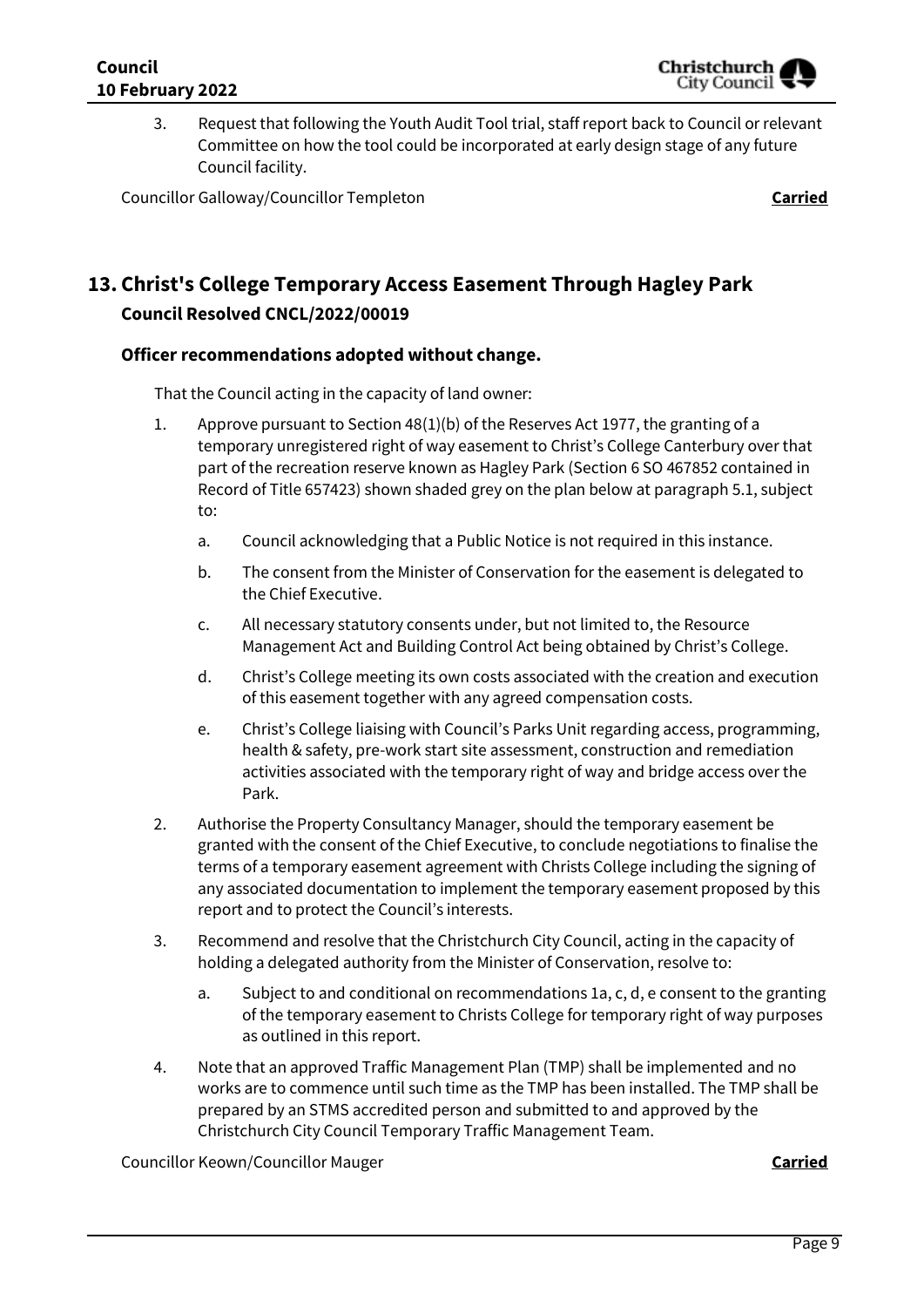## **15.Notice of Motion**

The Council considered the notice of motion submitted by Council McLellan, seconded by Councillor Coker. Following debate motions were put separately, and the notice of motion was carried with a division on resolution 4.

## **Council Resolved CNCL/2022/00020**

That the Council:

- 1. Notes the unacceptably high rates of drowning in New Zealand.
- 2. Notes that a range of barriers, both financial and otherwise, exist to children building the skills needed to be safe in the water.
- 3. Notes the Council, as a provider of swimming facilities, can play a key role reducing those barriers.

Councillor McLellan/Councillor Coker **Carried**

Councillor Keown requested that his vote against the resolutions be recorded.

## Council Resolved CNCL/2022/00021

That the Council:

- 4. Requests staff to investigate and report on options to increase swimming ability through pool access and swimming lessons in time to inform the 2023-2024 Annual Plan. That report will cover the following:
	- a. Providing free swimming lessons for under-12s or under-16s
	- b. Extending access to existing swimming lesson programmes and addressing barriers to participation
	- c. Providing free off-peak (e.g. Monday to Friday 9am-5pm but including school holidays) entry to swimming pools for under-5s or under-12s, or under-16s
	- d. Providing free entry for adults swimming with under-5s or under-12s or under-16s either during off-peak or at all times.

*The division was declared carried by 13 votes to 4 votes the voting being as follows:*

*For: Mayor Dalziel, Deputy Mayor Turner, Councillor Chen, Councillor Coker, Councillor Cotter, Councillor Davidson, Councillor Donovan, Councillor Galloway, Councillor Johanson, Councillor Mauger, Councillor McLellan, Councillor Scandrett and Councillor Templeton*

*Against: Councillor Chu, Councillor Gough, Councillor Keown and Councillor MacDonald*

Councillor McLellan/Councillor Coker **Carried**

Councillor Templeton requested that her vote against resolution 4.a. be recorded.

The meeting did not go into public excluded.

## **Karakia Whakamutunga:** Given by the Mayor

## **Meeting concluded at 1.04pm.**